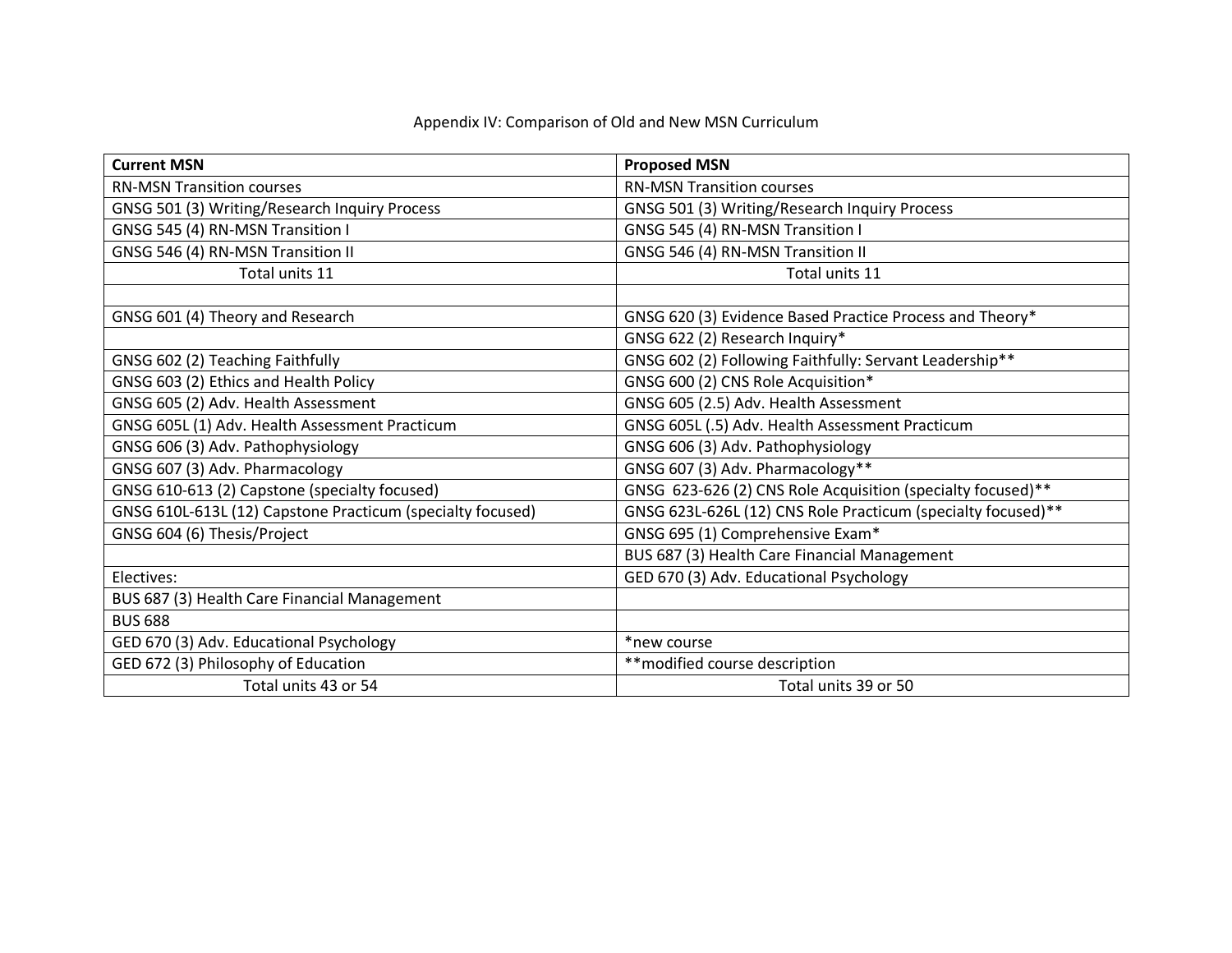#### Proposed Course Description: **GNSG 600 - NEW COURSE**

### **GNSG 600 (2) CNS Role Acquisition - NEW COURSE**

This course will focus on the role of the clinical nurse specialist in quality initiatives and ethical comportment. Leadership aspects of quality monitoring, program planning and evaluation will be analyzed. A leadership role in ethical discussions at the unit, organization and/or system level will be explored. Additionally the student will work collaboratively to enhance decision making. All specialties together.

#### Current Course Description: **GNSG 602**

#### **GNSG 602 (2) Teaching Faithfully: Communicating with Adult Learners in a Diverse Society**

This course focuses on the development of skills necessary for effective professional communications, both written and oral. Scientific writing and effective oral presentation principles are discussed. Wesleyan thought as it relates to nursing education is integrated through interdisciplinary teaching. A review of the history of nursing education based on religious teachings is discussed with an emphasis on the role of faith in education and nursing practice.

#### Proposed Course Description:

#### **GNSG 602(2) Following Faithfully : Servant Leadership**

This course focuses on the development of skills necessary for effective interprofessional communications, both written and oral. Reflective writing and effective oral presentation principles are implemented. Wesleyan thought as it relates to service, nursing and nursing leadership is integrated through interprofessional teaching. A review of the history of nursing based on religious teachings is discussed with an emphasis on the role of servant leadership in nursing practice and leadership.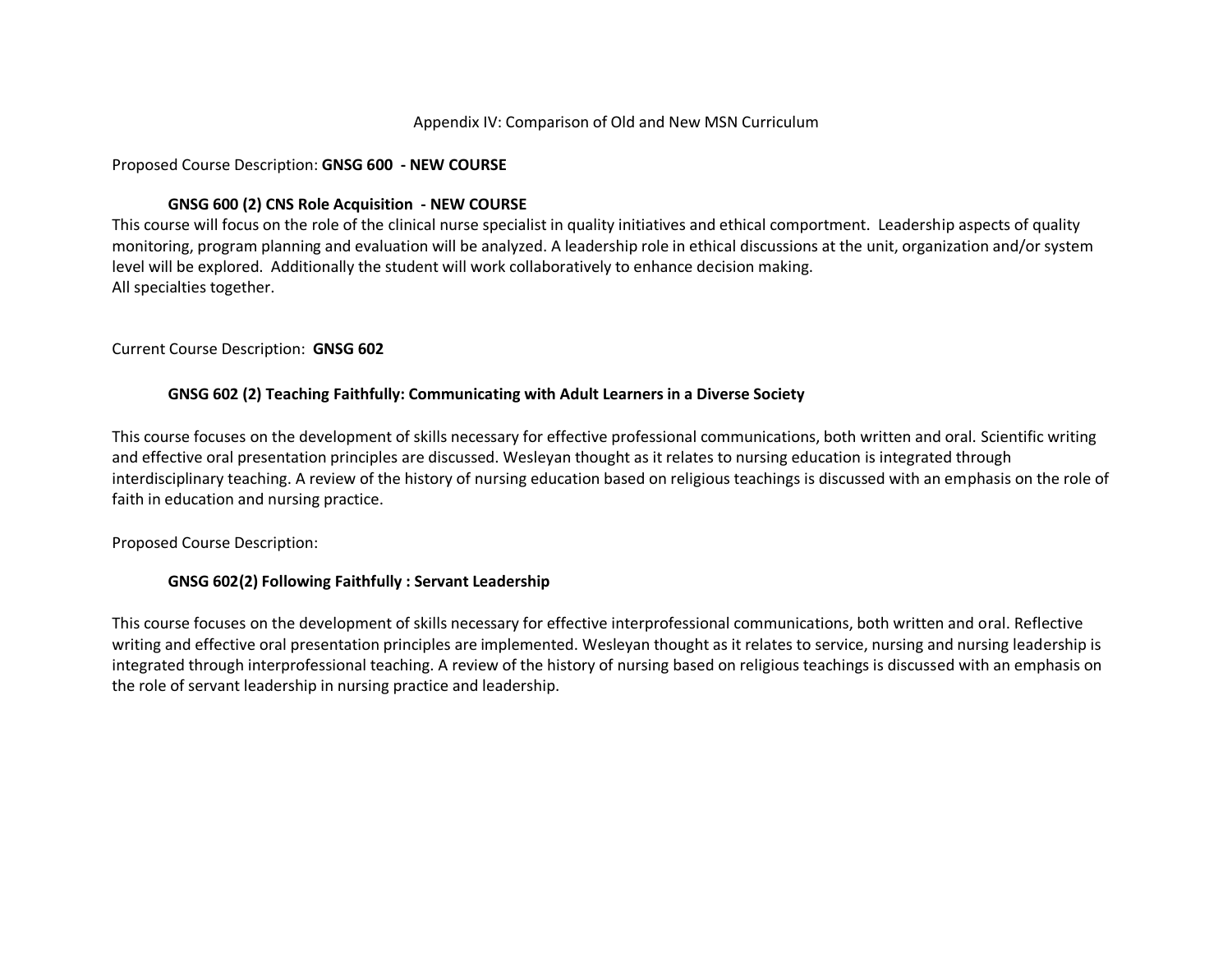#### Current Course Description: **GNSG 607**

#### **GNSG 607 (3) Advanced Pharmacology**

This course is designed primarily for graduate students focusing on Nursing Education concentration or the CNS role in nursing who require an appreciation of pharmacology in their careers. The one semester course defines basic principles of drug action, drug disposition and pharmacokinetics. Specific areas of discussion include central nervous system, cardiovascular, respiratory, gastrointestinal and endocrine pharmacology

#### Proposed Course Description:

#### **GNSG 607 (3) Advanced Pharmacology**

This course is designed to introduce the advanced pharmacology knowledge for registered nurses to practice at the advanced level. The course content includes principles of pharmacodynamics, pharmacokinetics, pharmacogenetics, pharmacotherapeutics, drug-drug, and drug-food interactions of broad categories of pharmacologic agents. The goal of the course is to prepare students with a well-grounded understanding of basic pharmacologic principles that are pertinent to the nursing specialty across the lifespan.

#### Proposed Course Description: **GNSG 620 – NEW COURSE**

# **GNSG 620 (3) Evidence Based Practice Process and Theory – NEW COURSE**

This course will assist in building the students' understanding of the process of Evidence Based Practice (EBP) and theoretical foundations. The EBP content will center on the development of clinical practice questions and review of the literature as it applies. Students will develop knowledge and skills in appraising the quality of research evidence, and apply them to improve clinical practice.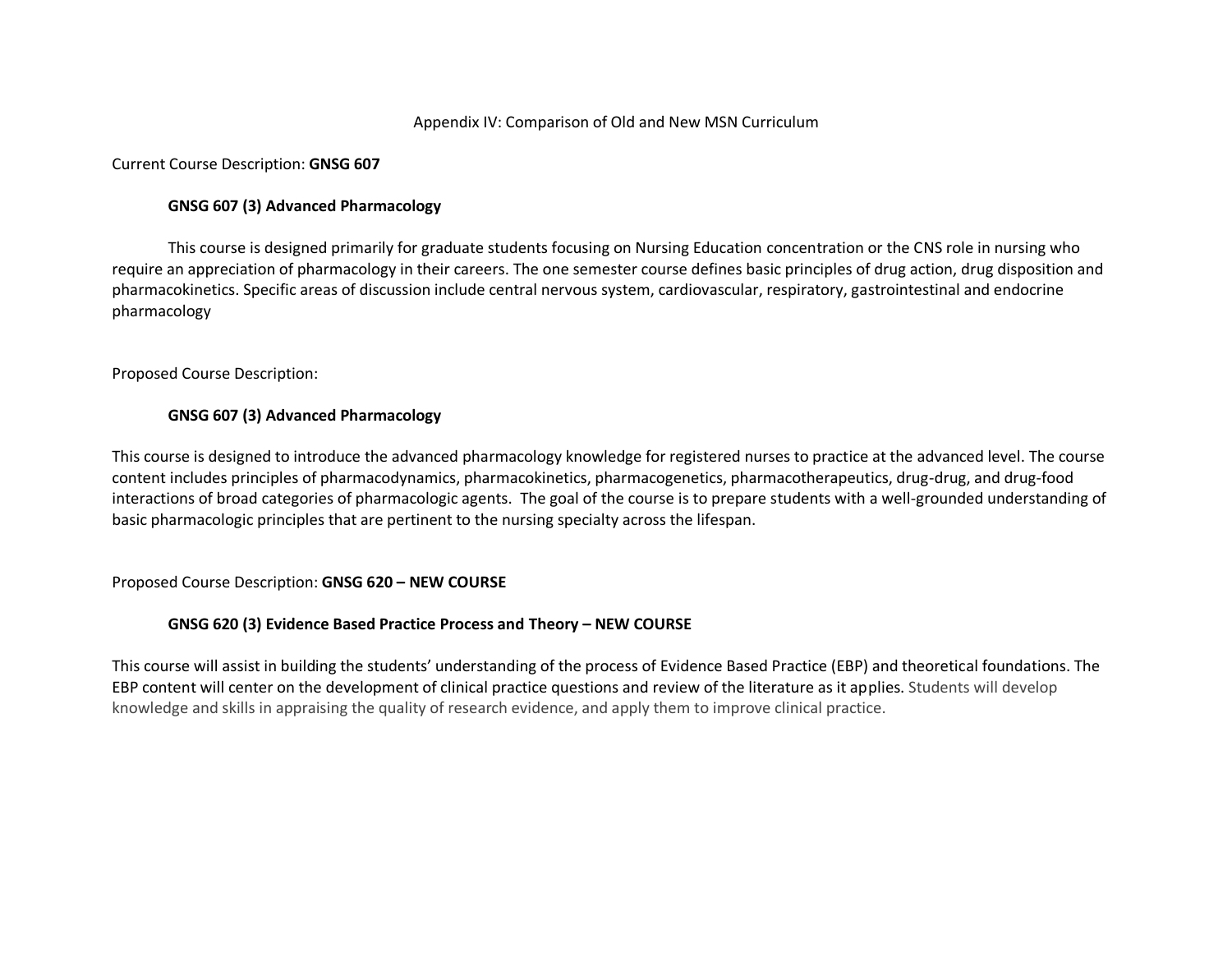#### Proposed Course Description: **GNSG 622 – NEW COURSE**

### **GNSG 622 (2) Research Inquiry – NEW COURSE**

This course builds the student's understanding of scholarly inquiry, knowledge generation, research design and methods, and research utilization as best practices in health care. Students will assume a leadership role in the development of the skills related to translational research, data collection and analysis, and evaluation culminating in dissemination of findings. A variety of theoretical frameworks will be presented and discussed, and the connection of theory guiding practice change will be highlighted.

Current Course Description: **GNSG 610-13**

### **GNSG 610 (2) Mental Health Nursing Capstone Seminar**

This course provides opportunity for exploration of advanced mental health concepts with an emphasis on critical synthesis from nursing and the social sciences as it relates to individuals and groups with a focus on wellness and mental health promotion. *Prerequisite: GNSG 608.*

# **GNSG 611 (2) Medical-Surgical Nursing Capstone Seminar**

This course provides opportunity for exploration of advanced health concepts with an emphasis on critical synthesis from nursing and the social sciences as it relates to individuals with a focus on medical-surgical care of the adult. This course includes advanced theories of human development as it relates to the practice of nursing and education of clients as individuals or in groups. *Prerequisite: GNSG 608.*

# **GNSG 612 (2) Gerontological Nursing Capstone Seminar**

This course provides opportunity for exploration of advanced health concepts with an emphasis on critical synthesis from nursing the social sciences as it relates to individuals with a focus on the older adult. *Prerequisite: GNSG 608.*

# **GNSG 613 (2) Family Health Nursing Capstone Seminar**

This course provides opportunity for exploration of advanced health concepts with an emphasis on critical synthesis from nursing and social sciences as it relates to individuals, including children/adolescents and child bearing women, within the context of the family. *Prerequisite: GNSG 608.*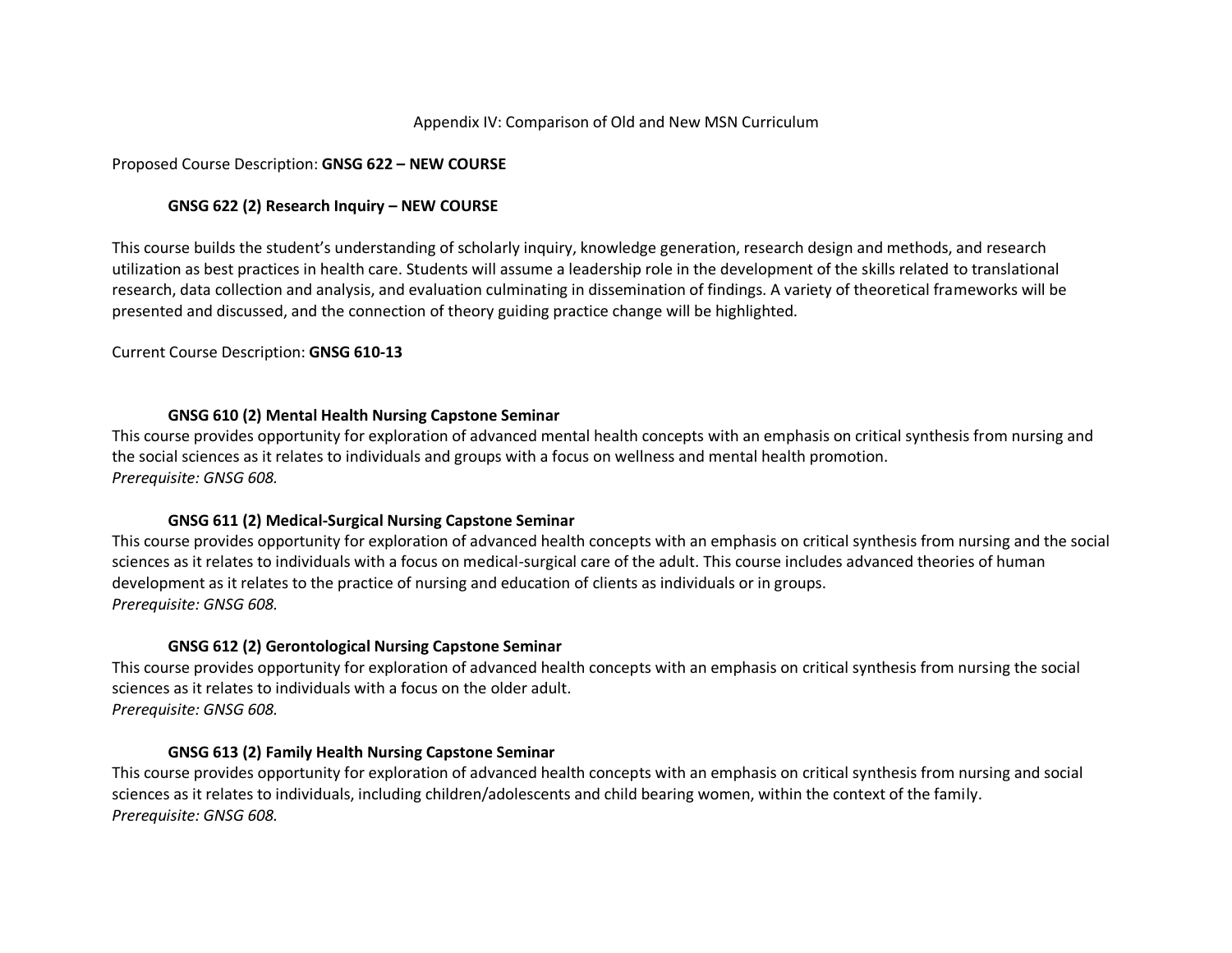Proposed Course Description:

**GNSG 623-626 (2) CNS Role Acquisition (Specialty focused)**

This course will assist the student in preparing for various aspects involved in the role of the clinical nurse specialist based on the spheres of influence and clinical specialty. An overview of advanced practice roles and their implementation and utilization in health care systems will be explored. The investigation of issues and trends related to quality, legislation, policy, and reimbursement as they affect advanced nursing practice will be emphasized.

Current Course Description: **GNSG 610L-13L**

### **GNSG 610L (1-6) Mental Health Nursing Clinical Practicum\*\***

This course provides opportunity for clinical application of mental health nursing theory as it relates to advanced practice nursing role. (Note: Students desiring CNS certification must complete six units which equates to 240 clinical hours). A minimum of three units is required for graduation. Graded Credit/No Credit.

# **GNSG 611L (1-6) Medical-Surgical Nursing Clinical Practicum\*\***

This course provides opportunity for clinical application of medical-surgical nursing theory as it relates to advanced practice nursing role. (Note: Students desiring CNS certification must complete six units which equates to 240 clinical hours). A minimum of three units is required for graduation. Graded Credit/No Credit.

# **GNSG 612L (1-6) Gerontological Nursing Clinical Practicum\*\***

This course provides opportunity for clinical application of medical-surgical nursing theory as it relates to advanced practice nursing role. (Note: Students desiring CNS certification must complete six units which equates to 240 clinical hours). A minimum of three units is required for graduation. Graded Credit/No Credit.

#### **GNSG 613L (1-6) Family Health Nursing Clinical Practicum\*\***

This course provides opportunity for clinical application of family health nursing theory as it relates to advanced practice nursing role. (Note: Students desiring CNS certification must complete six units which equates to 240 clinical hours). A minimum of three units is required for graduation. Graded Credit/No Credit.